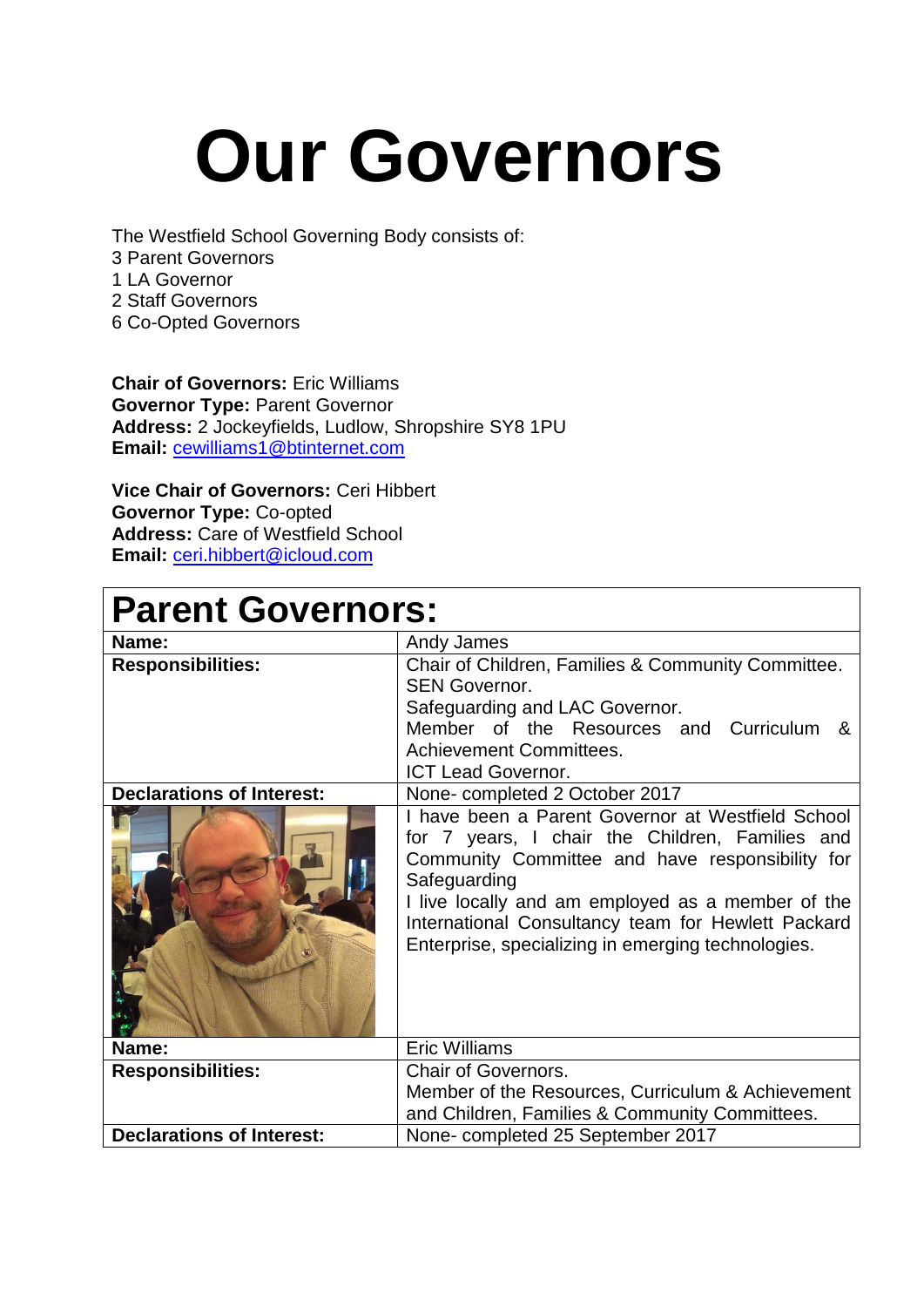|                                  | I am semi-retired having worked in Local Government<br>for 42 years, with the last fifteen years as Head of<br>information Technology and on the Senior<br>Management Team of the former South Shropshire<br>District Council.<br>I am a Parish and Town Council Clerk and also<br>manage three Almshouse Charities which provide<br>social housing.<br>Voluntary I help at Working Together in Ludlow and<br>treasure to a group call Empathy which provides help<br>and assistance to Families and Children with special<br>needs in the South and North of Shropshire. I am<br>married and have three children and six grandchildren<br>and particularly enjoy sport although this is now<br>limited to watching my grandchildren partake.<br>I have been a governor at Westfields School for three<br>years and now welcome the opportunity of working<br>with everyone associated with the School as Chair of<br>Governors. |
|----------------------------------|----------------------------------------------------------------------------------------------------------------------------------------------------------------------------------------------------------------------------------------------------------------------------------------------------------------------------------------------------------------------------------------------------------------------------------------------------------------------------------------------------------------------------------------------------------------------------------------------------------------------------------------------------------------------------------------------------------------------------------------------------------------------------------------------------------------------------------------------------------------------------------------------------------------------------------|
| Name:                            | <b>Steve Wall</b>                                                                                                                                                                                                                                                                                                                                                                                                                                                                                                                                                                                                                                                                                                                                                                                                                                                                                                                |
| <b>Responsibilities:</b>         | Member of the Resources and Children, Families and                                                                                                                                                                                                                                                                                                                                                                                                                                                                                                                                                                                                                                                                                                                                                                                                                                                                               |
|                                  | <b>Community Committees.</b>                                                                                                                                                                                                                                                                                                                                                                                                                                                                                                                                                                                                                                                                                                                                                                                                                                                                                                     |
| <b>Declarations of Interest:</b> | None-completed 2 October 2017                                                                                                                                                                                                                                                                                                                                                                                                                                                                                                                                                                                                                                                                                                                                                                                                                                                                                                    |
| Photograph to follow soon.       | Pen portrait to follow soon.                                                                                                                                                                                                                                                                                                                                                                                                                                                                                                                                                                                                                                                                                                                                                                                                                                                                                                     |

## **Local Authority (LA) Governor:**

| Name:                            | This post is currently vacant. If you would like to |
|----------------------------------|-----------------------------------------------------|
| <b>Responsibilities:</b>         | express an interest in becoming a governor, please  |
| <b>Declarations of Interest:</b> | contact the school for further information.         |
|                                  |                                                     |

## **Staff Governors:**

| Name:                            | Nicki Gilbert                                     |
|----------------------------------|---------------------------------------------------|
| <b>Responsibilities:</b>         | Headteacher.                                      |
|                                  | Member of the Resources, Curriculum & Achievement |
|                                  | and Children, Families & Community Committees.    |
|                                  | Member of the Pay and Review Committee.           |
| <b>Declarations of Interest:</b> | None-completed 25 September 2017                  |
| Photograph to follow soon.       |                                                   |
| Name:                            | Sam Bell                                          |
| <b>Responsibilities:</b>         | Member of the Curriculum & Achievement<br>and     |
|                                  | Children, Families & Community Committees.        |
| <b>Declarations of Interest:</b> | None-completed 2 October 2017                     |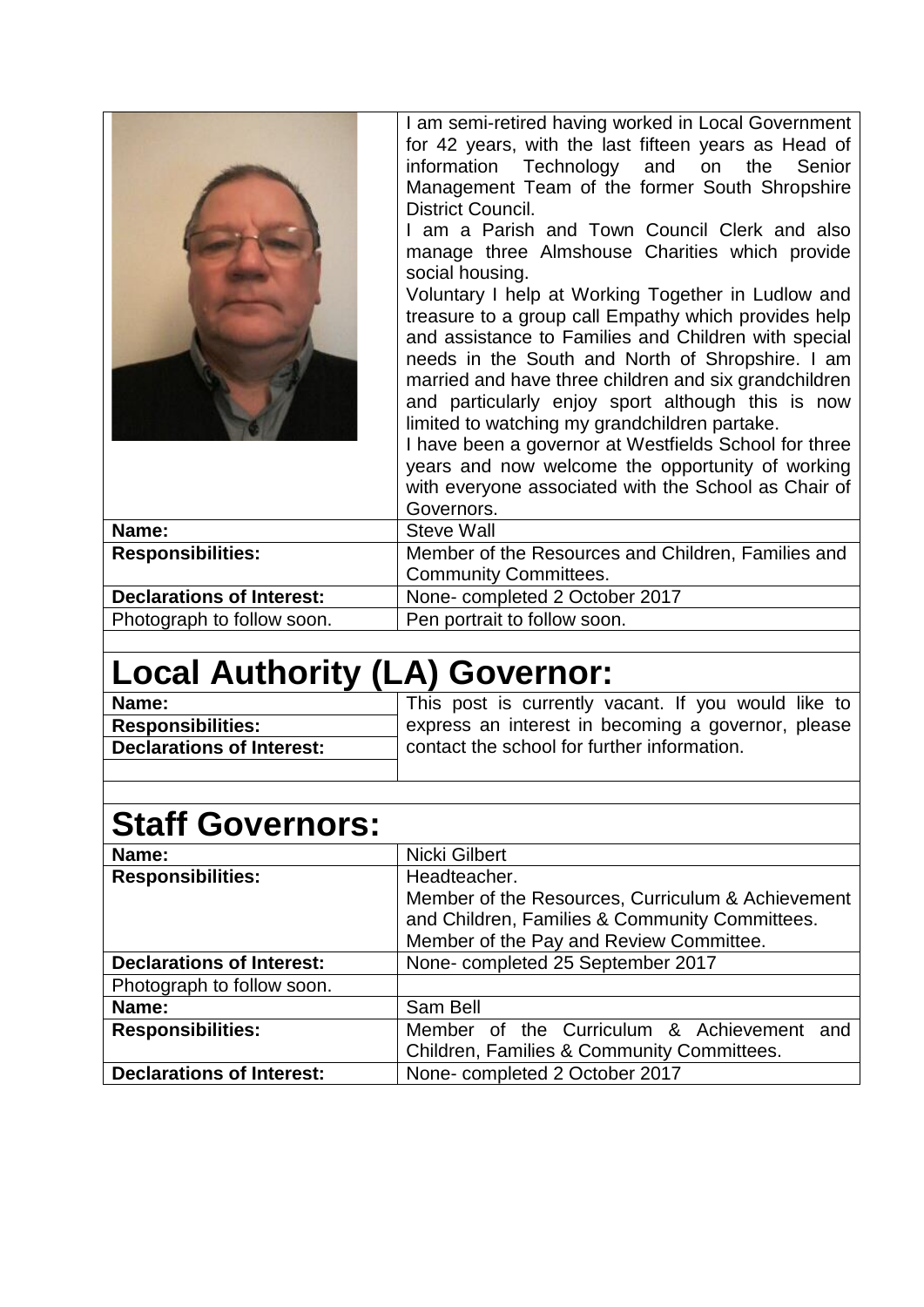|                            | I started volunteering in 2011 within the complex fox c<br>class, in which I later became a full time TA in 2013. I<br>continue to support students with high level learning<br>needs across school in both Fox Class and 6th Form.<br>I became a staff governor in 2014. |
|----------------------------|---------------------------------------------------------------------------------------------------------------------------------------------------------------------------------------------------------------------------------------------------------------------------|
| <b>Co-opted Governors:</b> |                                                                                                                                                                                                                                                                           |

| Name:                            | <b>Richard Binnersley</b>                                    |
|----------------------------------|--------------------------------------------------------------|
| <b>Responsibilities:</b>         | <b>Chair of Resources Committee.</b>                         |
|                                  | Member of the Curriculum & Achievement and                   |
|                                  | Children, Families & Community Committees.                   |
|                                  | Member of the Pay and Review Committee.                      |
| <b>Declarations of Interest:</b> | None-completed 2 October 2017                                |
|                                  | A Governor since 2012, Richard is an auctioneer in           |
|                                  | Leominster. He is a graduate of Reading University,          |
|                                  | having previously schooled in Herefordshire. He has          |
|                                  | worked in Leominster since 1992 with auctioneers             |
|                                  | <b>Brightwells, where he is the Joint Managing Director.</b> |
|                                  | Richard worked for a spell as acting Co-Chair at             |
|                                  | Westfield and was part of the team to help                   |
|                                  | incorporate the expansion of the school into the             |
|                                  | Marshfield site.                                             |
|                                  |                                                              |
|                                  |                                                              |
|                                  |                                                              |
|                                  |                                                              |
|                                  |                                                              |
|                                  |                                                              |
|                                  |                                                              |
|                                  |                                                              |
|                                  |                                                              |
|                                  |                                                              |
| Name:                            | Ceri Hibbert                                                 |
| <b>Responsibilities:</b>         | Chair of Curriculum & Achievement Committee.                 |
|                                  | Member of the Resources and Children, Families &             |
|                                  | <b>Community Committees.</b>                                 |
|                                  | Member of the Pay and Review Committee.                      |
| <b>Declarations of Interest:</b> | None- completed 25 September 2017                            |